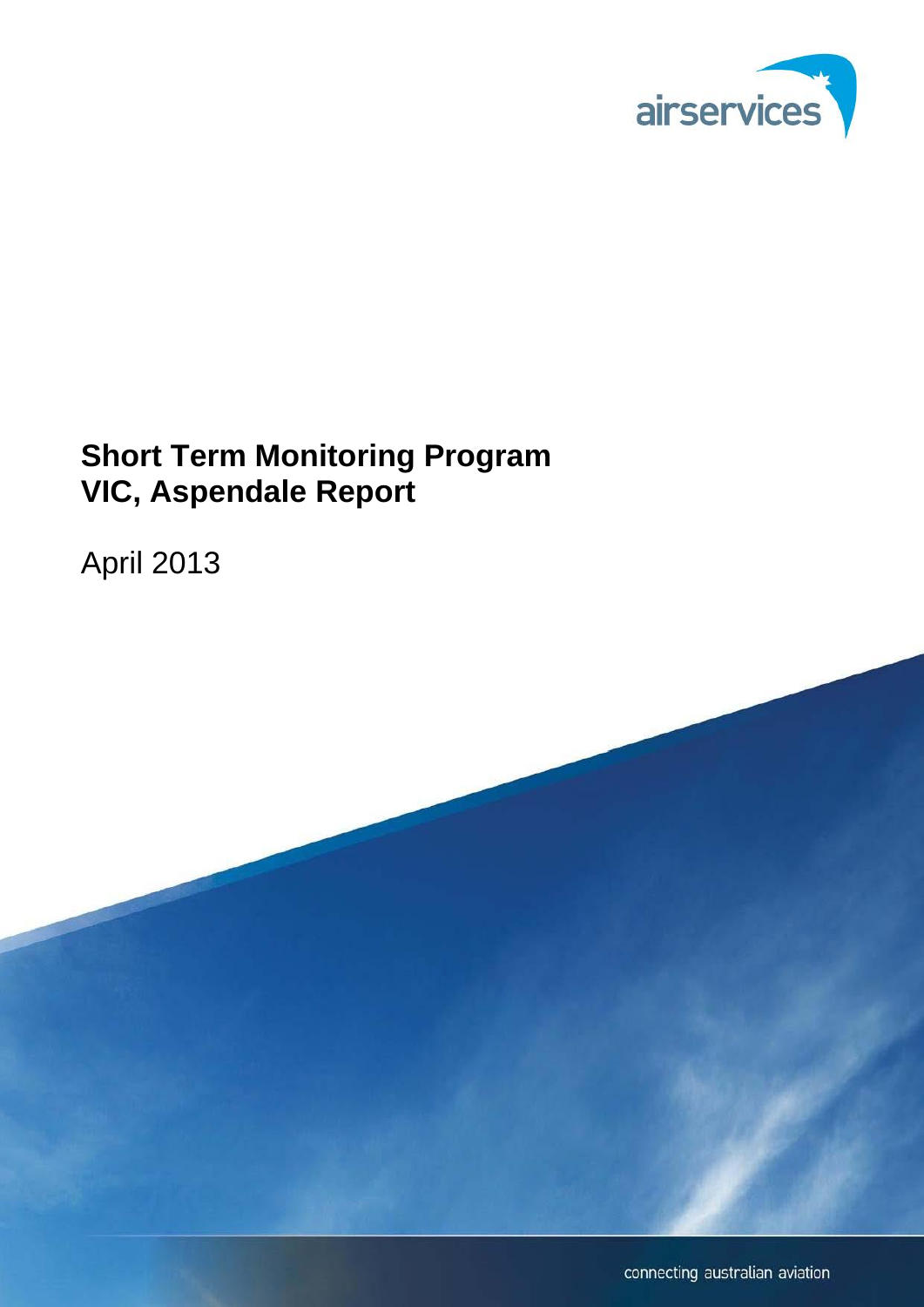# Version Control

| <b>Version Number</b> | Date              | Detail                                                   |
|-----------------------|-------------------|----------------------------------------------------------|
| 1.0                   | <b>April 2013</b> | Initial Release.                                         |
| 2.0                   | January 2014      | Figure 5 and L90 figures updated due to technical issue. |
| 3.0                   | January 2014      | CNE 60 removed due to threshold settings.                |
|                       |                   |                                                          |

© Airservices Australia. All rights reserved.

This report contains a summary of data collected over the specified period and is intended to convey the best information available from the NFPMS at the time. The system databases are to some extent dependent upon external sources and errors may occur. All care is taken in preparation of the report but its complete accuracy can not be guaranteed. Airservices Australia does not accept any legal liability for any losses arising from reliance upon data in this report which may be found to be inaccurate.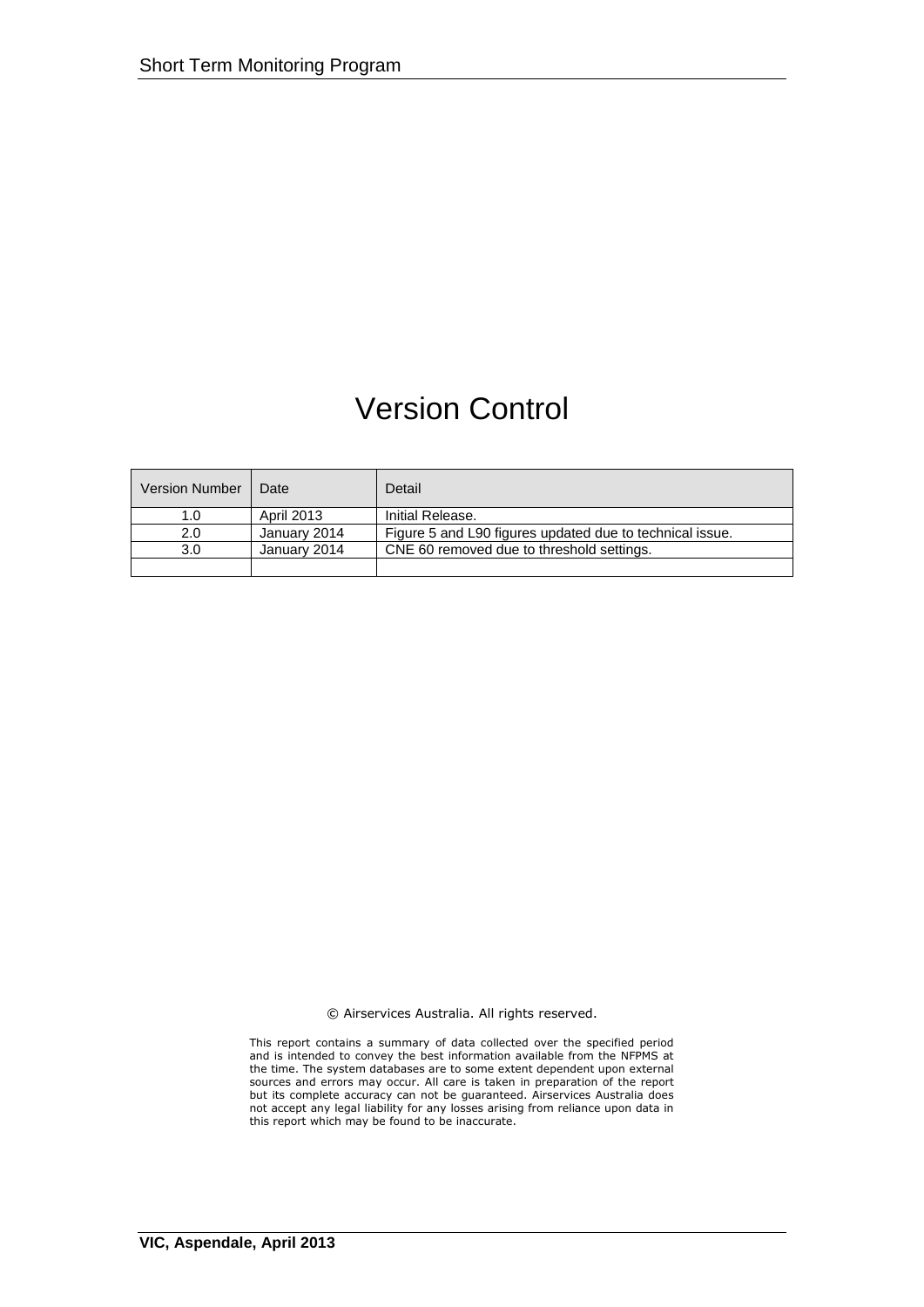# **Deployment Purpose – Aspendale, VIC**

Following recommendations made in the 'Review of the Melbourne Environmental Monitoring Units' undertaken by Airservices in 2012, Moorabbin Airport was selected as a Short Term Monitoring Location.

Inbound and Outbound movements to the south of Moorabbin Airport are within close proximity of Aspendale.

The purpose of this report is to provide a technical summary of the recorded aircraft noise and operational data collected at Aspendale over a four week period.

An explanation of terms used within this report can be found in the Glossary at the end of the report.

# **Monitoring Period**

27/08/2012 12:00am – 23/09/2012 11:59pm

## **Environmental Monitoring Unit (EMU) Details**

| Location                  | Aspendale Primary School, Aspendale 3195                                        |
|---------------------------|---------------------------------------------------------------------------------|
| Latitude                  | 38°1'16.15"S                                                                    |
| Longitude                 | 145°6'1.57"E                                                                    |
| Capture Zone              | 2.5km radius with 8,036ft (above ground level) height<br>for noise data capture |
| <b>EMU Altitude</b>       | 36ft above mean sea level                                                       |
| <b>Threshold Settings</b> | 53.0 dB(A) to 64.0 dB(A) depending on time of day                               |

## **Location Images**

Figures 1 to 3 details the location of monitors surrounding Melbourne and Essendon Airport and the flight paths used for those operations captured by the Aspendale EMU.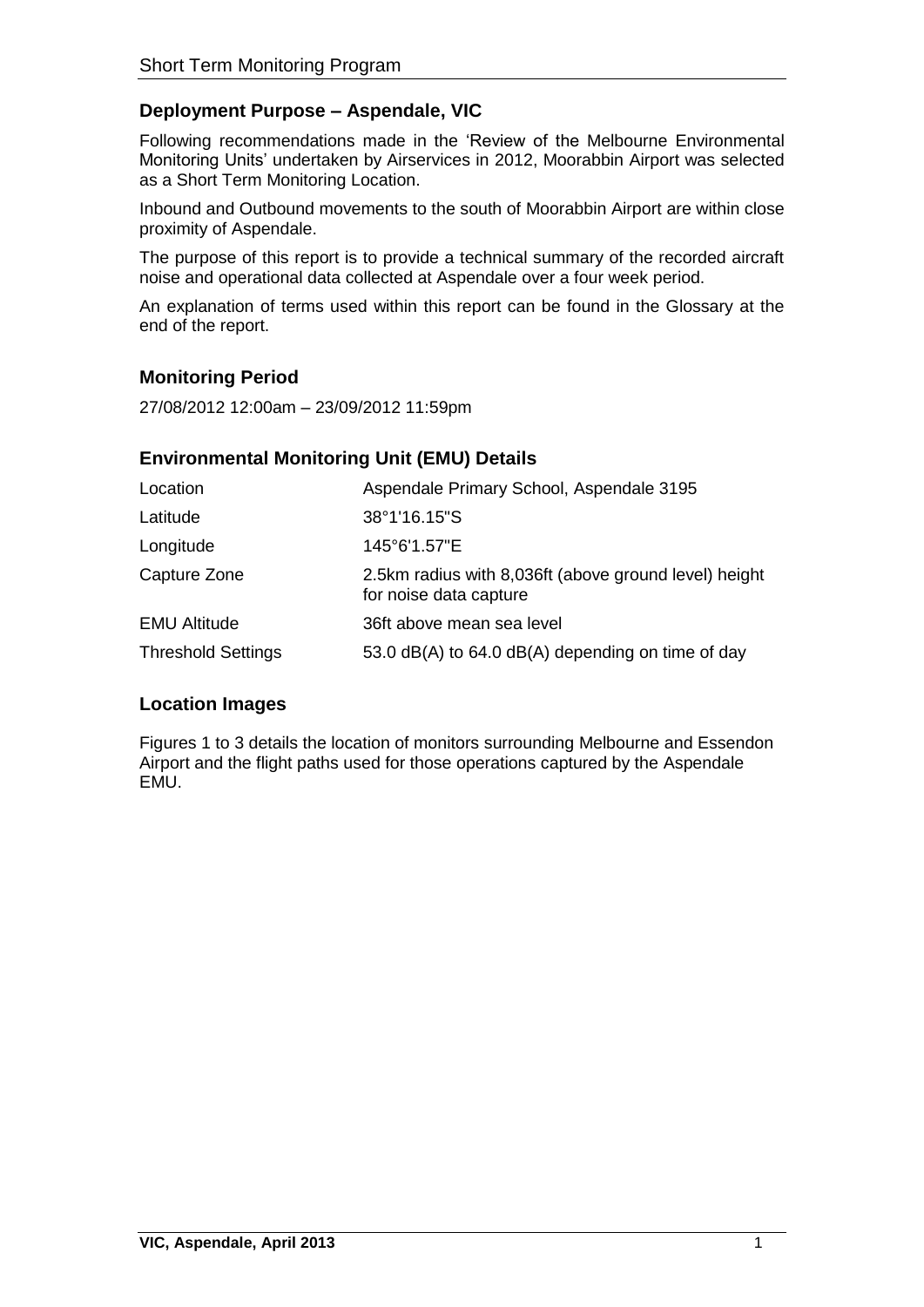**Figure 1 Melbourne and Essendon Fixed Environmental Monitoring Unit Locations and the Aspendale Short Term Monitoring Program Deployment Location**



**Figure 2 Total Movements Captured**

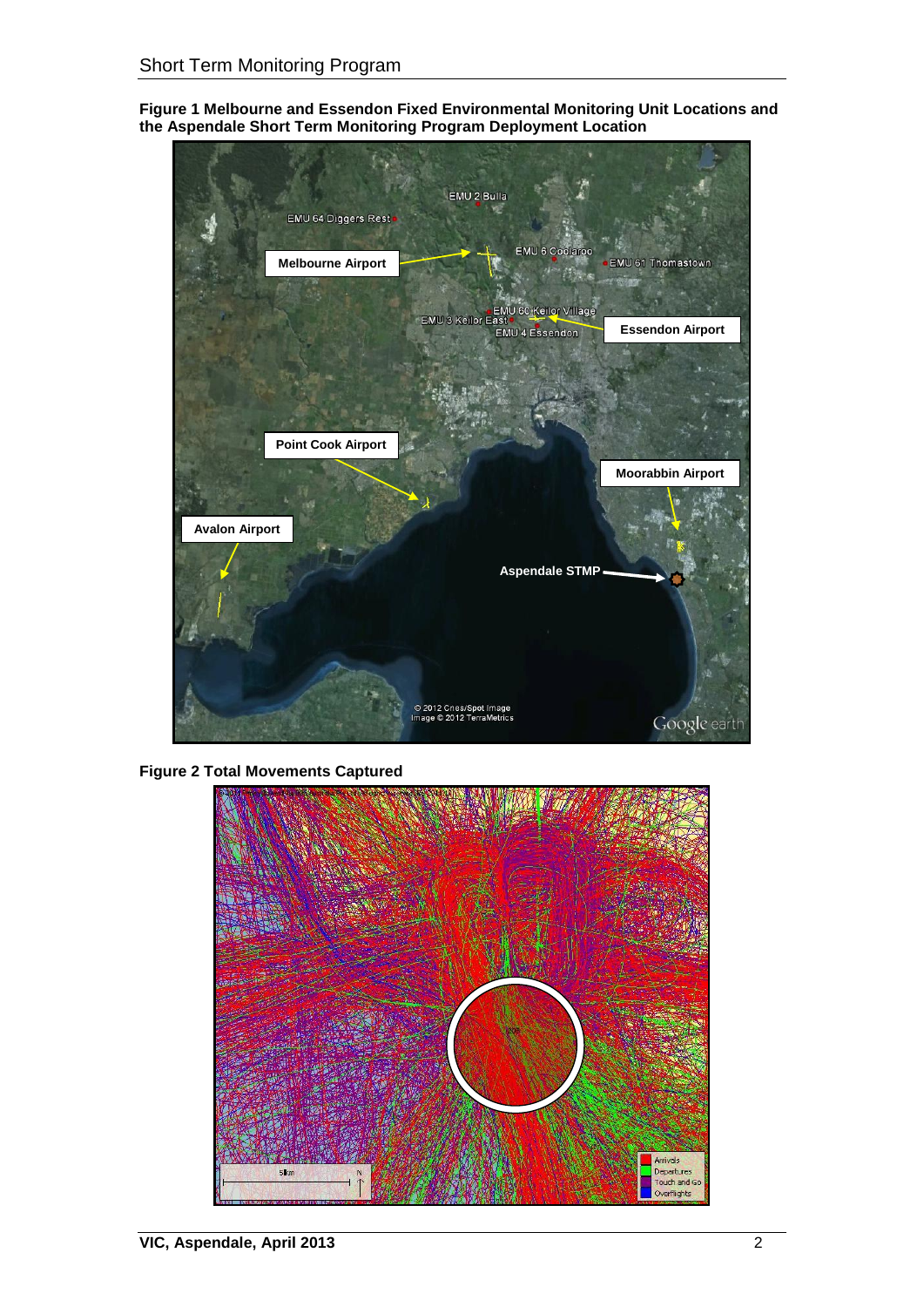## **Figure 3 Track Density**



**Figure 4 Aspendale Movements Through Capture Zone Penetration Gate**



Note: Melbourne Airport altitude is 434ft above mean sea level. EMU altitude is 36ft above mean sea level. The EMU altitude should be adjusted from the data shown above in order to draw conclusions about height above ground of aircraft operations.

The black line though the capture zone in Figure 3 depicts the penetration gate location for the plot shown in Figure 4. Some movements through the capture zone failed to penetrate the gate used for analysis due to their entry and exit point through the capture zone. In addition, a single operation may fly through the penetration gate on multiple occasions. Further, operations that are on climb may pass out of the capture zone and later penetrate the gate at a higher altitude. The opposite is true for arrivals that will penetrate the gate at a higher altitude and later pass through the capture zone.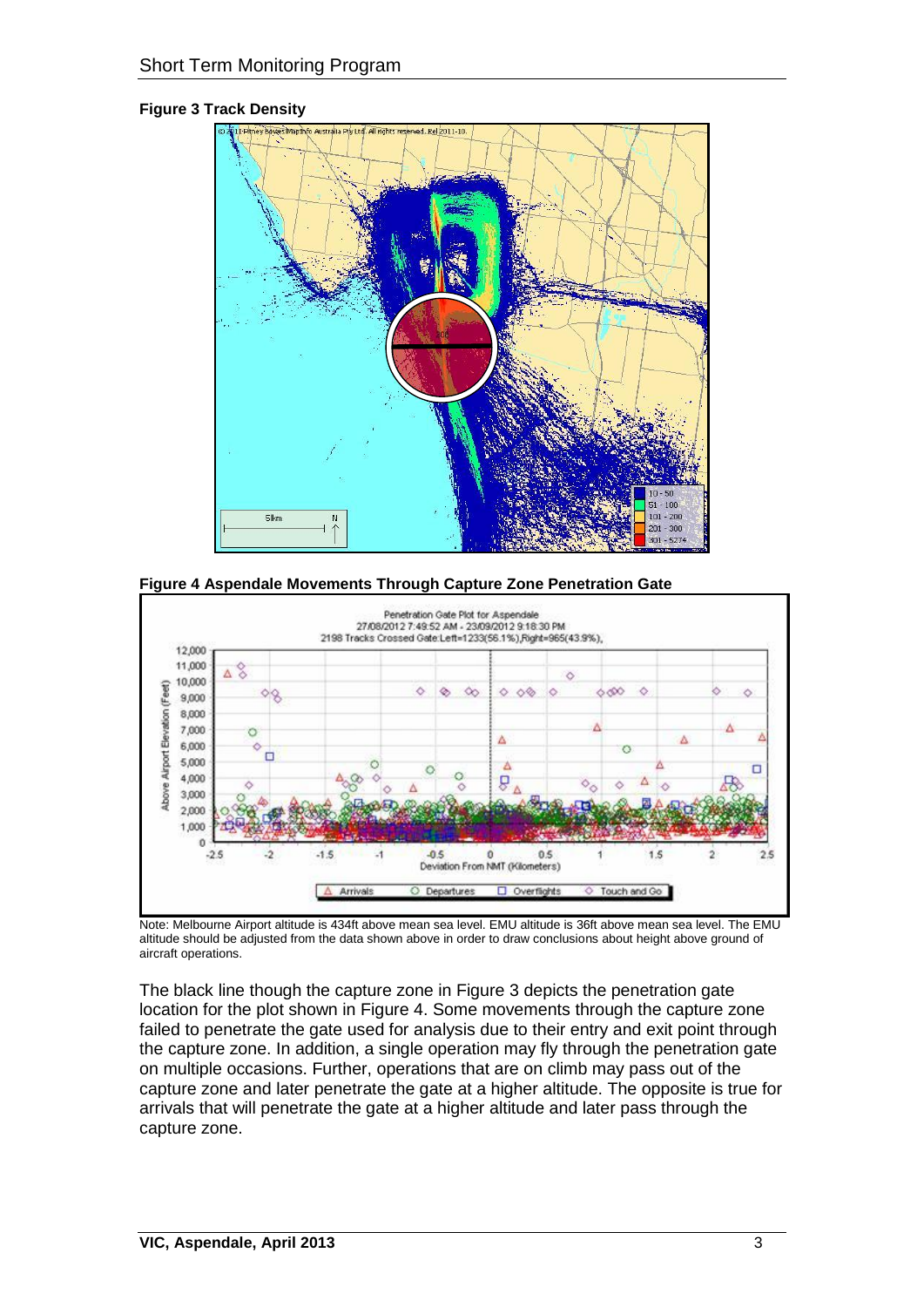# **Findings**

| <b>Type of Operation</b>                                  | <b>Moorabbin</b><br><b>Airport</b><br><b>Movements</b> | <b>All Movements</b> |
|-----------------------------------------------------------|--------------------------------------------------------|----------------------|
| <b>Number of Movements Through</b><br>Capture Zone*       | 5,015                                                  | 5,274                |
| <b>Number of Correlated Noise</b><br>Events (CNE)         | 993                                                    | 1,055                |
| Number of Movements with<br>Correlated Noise Events (CNE) | 897                                                    | 954                  |
| <b>Correlation Summary</b>                                | 17.89%                                                 | 18.09%               |

**Table 1 Movement Summary (27/08/2012 12:00am – 23/09/2012 11:59pm)**

\* Includes all aircraft with transponder flying through area, regardless of destination/origin airport.

## **Correlation Summary**

An evaluation of the number of aircraft operations that were matched with noise events recorded by the EMU is an important aspect of assessing performance of the noise monitoring installation. Ideally, all operations passing the EMU within a reasonable proximity will be matched to the appropriate noise event. Whilst complete matching is not expected, a lack of matches will reveal the need to investigate the reason for anomalies. The correlation results for the Aspendale deployment are shown in Table 1. A correlation summary for all movements of 18% is a low result. This low result is due to a combination of the background level at Aspendale being quite high during the hours of day and the quieter nature of General Aviation aircraft operations. Whilst the noise created from the aircraft may be noticeable, they are not loud enough to create a noise event above the determined threshold settings shown below in Figure 5.

| <b>Type of Operation</b>              | Min | Max    | Average |
|---------------------------------------|-----|--------|---------|
| Departures Through Capture Zone**     | 405 | 7.249  | 1,833   |
| Arrivals Through Capture Zone**       | 426 | 10.901 | 1,283   |
| All Operations Through Capture Zone** | 405 | 11,392 | 1,587   |

#### **Table 2 Height Above The Monitor Summary**

\*\* Includes all airports within Melbourne Basin.

#### **Table 3 Captured Movements Breakdown By Airport and Aircraft Category**

| <b>Airport</b>     | <b>Jet</b> | Turboprop | Light<br><b>Propeller</b> | <b>Helicopter</b> | Unknown* | Grand<br><b>Total</b> |
|--------------------|------------|-----------|---------------------------|-------------------|----------|-----------------------|
| Moorabbin          | 3          | 32        | 464                       |                   | 4,516    | 5,015                 |
| Essendon           |            | 5         | 12                        | 42                | 58       | 118                   |
| Other              |            |           | 16                        | 2                 | 117      | 141                   |
| <b>Grand Total</b> | 9          | 38        | 492                       | 44                | 4,691    | 5,274                 |

\*These non-flight planned operations are generally recreational aircraft conducting private or training flights.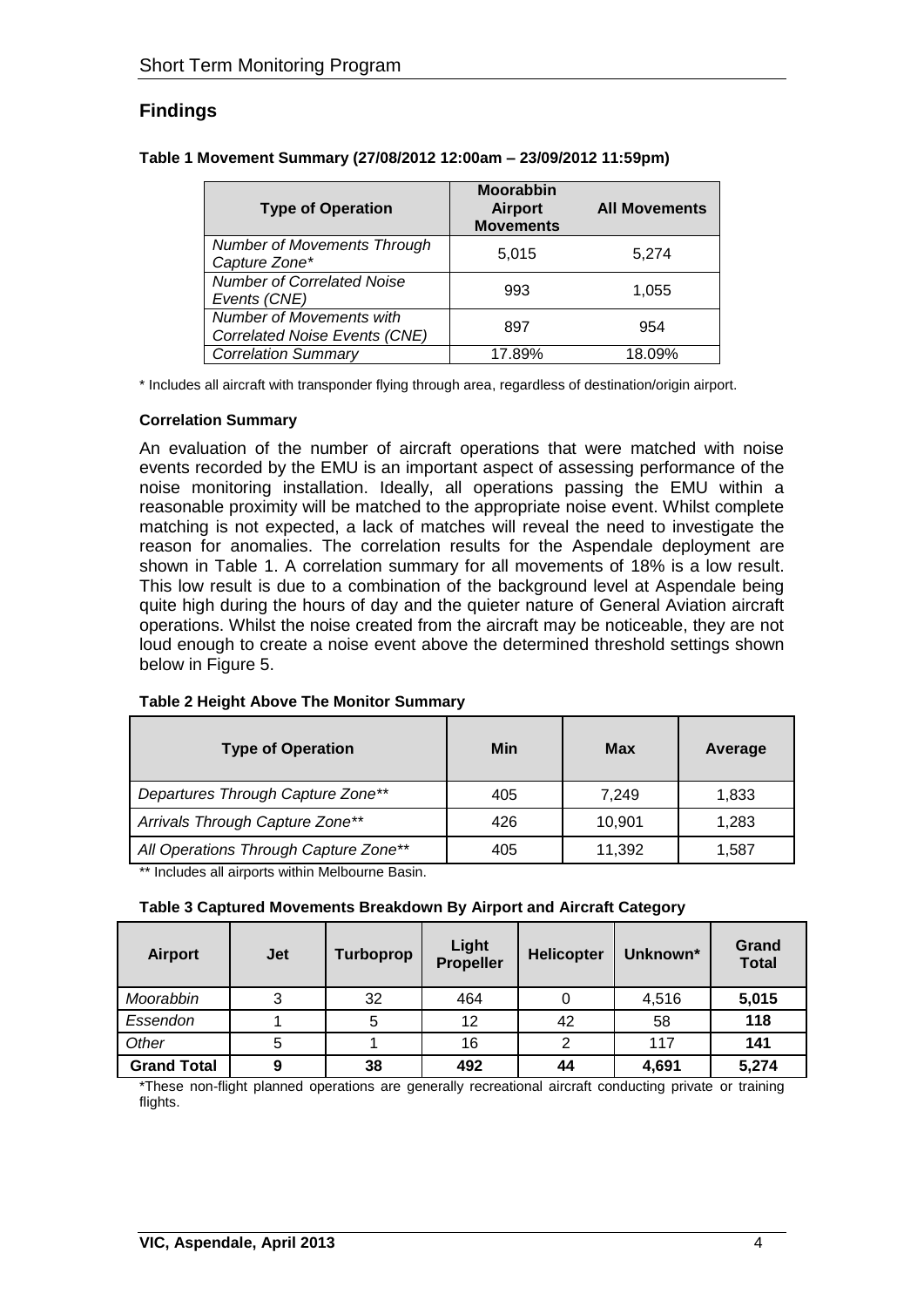# **Background Noise Levels and Threshold Settings**

At the monitoring site, background noise levels are first assessed to determine the appropriate threshold settings for the noise monitor. The threshold setting must be above the background noise level in order to clearly distinguish aircraft noise events from other noise sources. The result of background noise assessment and threshold settings are provided below in Figure 5.



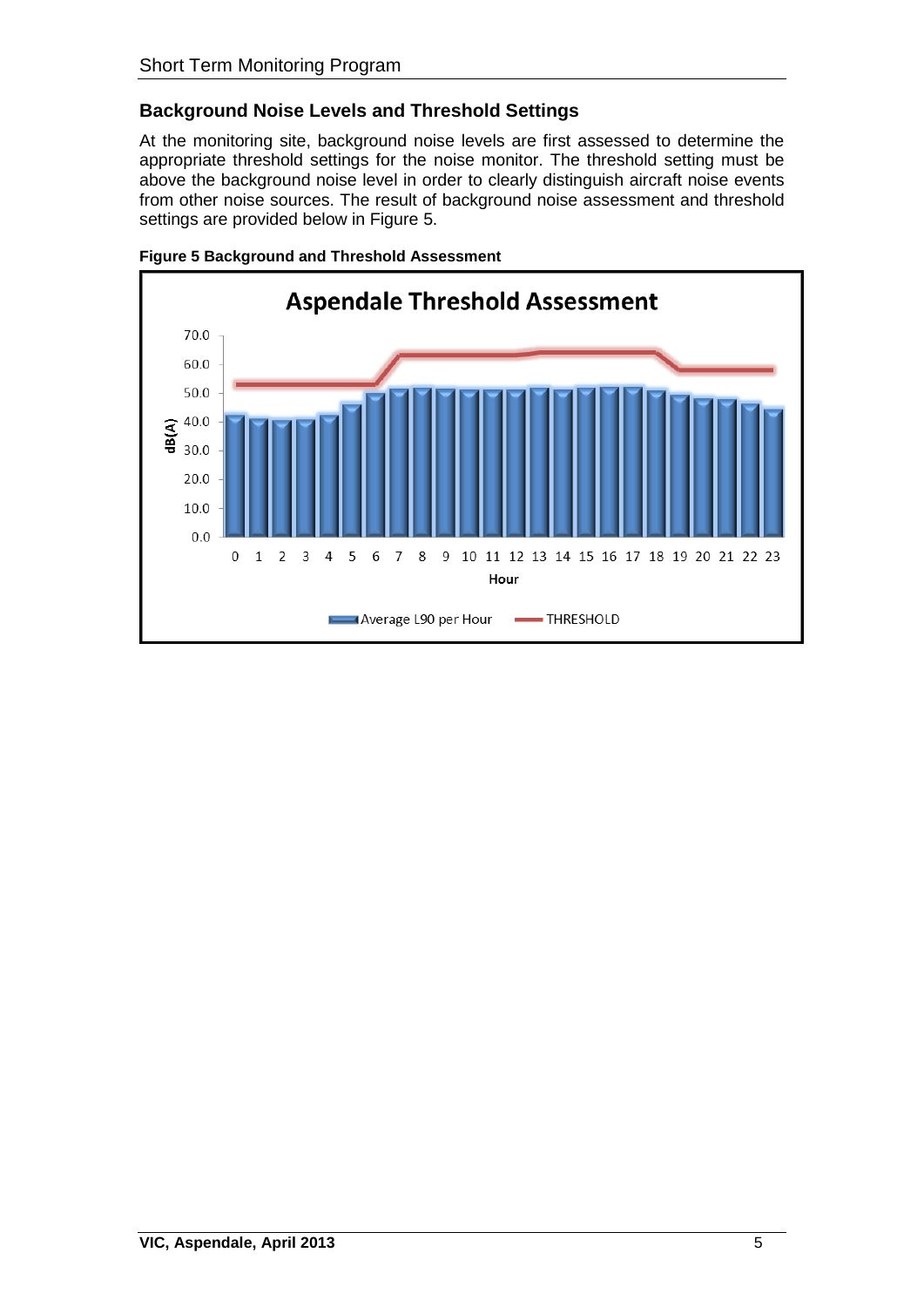## **Noise Summary**

The following tables present a summary of the noise data for aircraft that flew through the capture zone and caused a Correlated Noise Event (CNE). Information is provided for Moorabbin Airport movements, as well as all aircraft that flew over the EMU, noting that this area is affected by arrivals, departures and training flights, as shown in Figure 2 and Figure 3.

#### **Table 4 Noise Summary**

| <b>NOISE PARAMETERS</b>              |      |
|--------------------------------------|------|
| LAeg 24 hr, dBA                      | 57.2 |
| LAeg (night), dBA                    | 51.8 |
| <b>Background Day</b><br>(L90 dBA)   | 50.6 |
| <b>Background Night</b><br>(L90 dBA) | 42.6 |

#### **Table 5 Correlated Noise Events Summary**

|                                                                        | <b>Moorabbin Airport</b><br><b>Movements</b> | <b>All Movements</b> |
|------------------------------------------------------------------------|----------------------------------------------|----------------------|
| Total number of Correlated Noise Events (CNE 24hr)                     | 993                                          | 1,055                |
| Number of Correlated Noise Events at night (CNE night)                 | 10                                           | 12                   |
| <b>Operational Days</b>                                                | 28.0                                         | 28.0                 |
|                                                                        |                                              |                      |
| Number of Correlated Noise Events (CNExx) day/night                    | <b>CNExx</b>                                 | <b>CNExx</b>         |
| $CNE60 - day$                                                          | N/A                                          | N/A                  |
| $CNE60$ - night                                                        | N/A                                          | N/A                  |
| $CNE_{65}$ – day                                                       | 910                                          | 964                  |
| $CNE_{65}$ - night                                                     | 5                                            | 7                    |
| $CNE_{70}$ – day                                                       | 351                                          | 368                  |
| $CNE_{70}$ - night                                                     | 2                                            | 3                    |
| $CNE_{75}$ – day                                                       | 67                                           | 69                   |
| $CNE_{75}$ - night                                                     | 1                                            | 2                    |
| $CNE80 - day$                                                          | 12                                           | 13                   |
| $CNE_{80}$ - night                                                     | 1                                            | 1                    |
|                                                                        |                                              |                      |
| Number of Correlated Noise Events (CNExx) per 24hr period<br>min – max |                                              |                      |
| CNE <sub>60</sub>                                                      | N/A                                          | N/A                  |
| $CNE_{65}$                                                             | 9 to 59                                      | 12 to 62             |
| $CNE_{70}$                                                             | 2 to 31                                      | 3 to 33              |
| $CNE_{75}$                                                             | 0 to 11                                      | 0 to 11              |
| $\mathsf{CNE}_{80}$                                                    | $0$ to $3$                                   | 0 to 3               |
|                                                                        |                                              |                      |
| Average Number of Correlated Noise Events (CNExx Ave.)<br>day/night    | <b>CNExx Ave.</b>                            | <b>CNExx Ave.</b>    |
| $CNE60$ Ave. – day                                                     | N/A                                          | N/A                  |
| $CNE60$ Ave. - night                                                   | N/A                                          | N/A                  |
| $CNE65$ Ave. $-$ day                                                   | 32.50                                        | 34.43                |
| $CNE_{65}$ Ave. - night                                                | 0.18                                         | 0.25                 |
| $CNE70$ Ave. $-$ day                                                   | 12.54                                        | 13.14                |
| $CNE_{70}$ Ave. - night                                                | 0.07                                         | 0.11                 |
| $CNE_{75}$ Ave. – day                                                  | 2.39                                         | 2.46                 |
| $CNE_{75}$ Ave. – night                                                | 0.04                                         | 0.07                 |
| $CNE80$ Ave. $-$ day                                                   | 0.43                                         | 0.46                 |
| $CNE80$ Ave. $-$ night                                                 | 0.04                                         | 0.04                 |

Note: Day period is from 6:00am to 11:00pm. Night period is 11:00pm to 6:00am.

\* The count of CNE60 events are not applicable due to the threshold settings of 53-64dB(A) as depicted in Figure 5.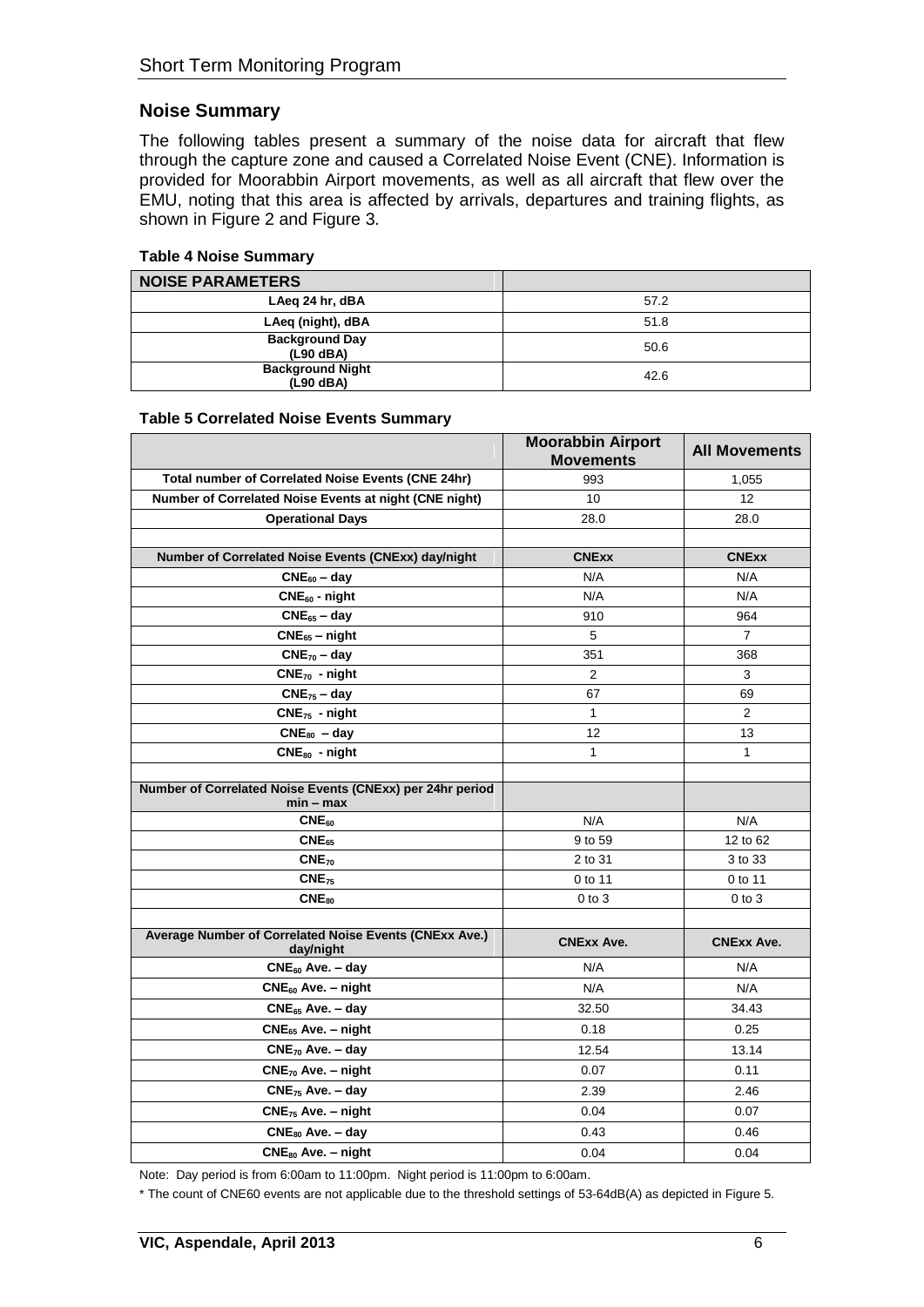## **Table 6 LAmax Summary**

| Min $dB(A)$ | Max dB(A) | Average dB(A) |
|-------------|-----------|---------------|
| 59.1        | 85.2      | 69.2          |

Note: Summary for operations that passed through the capture zone (2.5km radius with 8,036ft height AGL)

# **CNE65 Count by Hour**

A large number of noise events were between 65dB(A) and 70dB(A). Therefore further investigation was undertaken on the number of correlated noise events that exceed 65dB(A) to reveal patterns and determine what time of the day the majority of these events occurred.

Figure 6 presents daily average number of Moorabbin Airport movement noise events 65dB(A) or above (CNE $_{65}$ ) broken down on an hourly basis.

**Figure 6 Average CNE65 per Hour for Moorabbin Airport Movements**



The highest number of  $CNE<sub>65</sub>$  in any one hour throughout the reporting period was 21 on the 12<sup>th</sup> September 2012 between 12pm and 1pm.

# **Aircraft Noise Levels**

Table 7 presents the top 10 noisiest aircraft types captured by the noise monitor during the reporting period. Table 8 shows the 10 most correlated aircraft types that flew over the noise monitor.

| <b>Aircraft Type (Aircraft</b> |                | <b>Operation</b> |           | No.                                      | LAmax $dB(A)$ |                | <b>Highest No.</b><br><b>CNE in One</b> |
|--------------------------------|----------------|------------------|-----------|------------------------------------------|---------------|----------------|-----------------------------------------|
| Category)                      | <b>Airport</b> | Type             | Runway    | <b>Correlated</b><br><b>Noise Events</b> | Average       | <b>Maximum</b> | Day                                     |
| Unknown (U)                    | Moorabbin      | D                | Unknown   |                                          | 82.6          | 82.6           |                                         |
| Piper Arrow P28R (P)           | Moorabbin      | A                | 35R       |                                          | 81.4          | 81.4           |                                         |
| Eurocopter Dauphin (H)         | Essendon       | A                | <b>HE</b> |                                          | 77.7          | 77.7           |                                         |
| Piper PA31 Navajo (P)          | Moorabbin      |                  | 13L       | $\overline{2}$                           | 76.4          | 78.5           |                                         |
| Beech King Air 90 (T)          | Moorabbin      |                  | 35L       |                                          | 75.4          | 75.4           |                                         |
| Piper Chieftain (P)            | Moorabbin      |                  | 17L       | 3                                        | 75.2          | 76.9           | $\overline{2}$                          |
| Cessna Citation (J)            | Moorabbin      | A                | 35L       |                                          | 74.7          | 74.7           |                                         |
| Super King Air 200 (T)         | Moorabbin      | A                | 35R       | $\overline{2}$                           | 74.1          | 74.6           |                                         |
| Cirrus SR22 (P)                | Moorabbin      | D                | 17R       | $\overline{2}$                           | 73.9          | 74.6           |                                         |
| Partenavia P68 (P)             | Moorabbin      | т                | 35R       |                                          | 73.5          | 73.5           |                                         |

**Table 7 Top 10 Average Aircraft Noise Levels (LAmax) at the Aspendale EMU**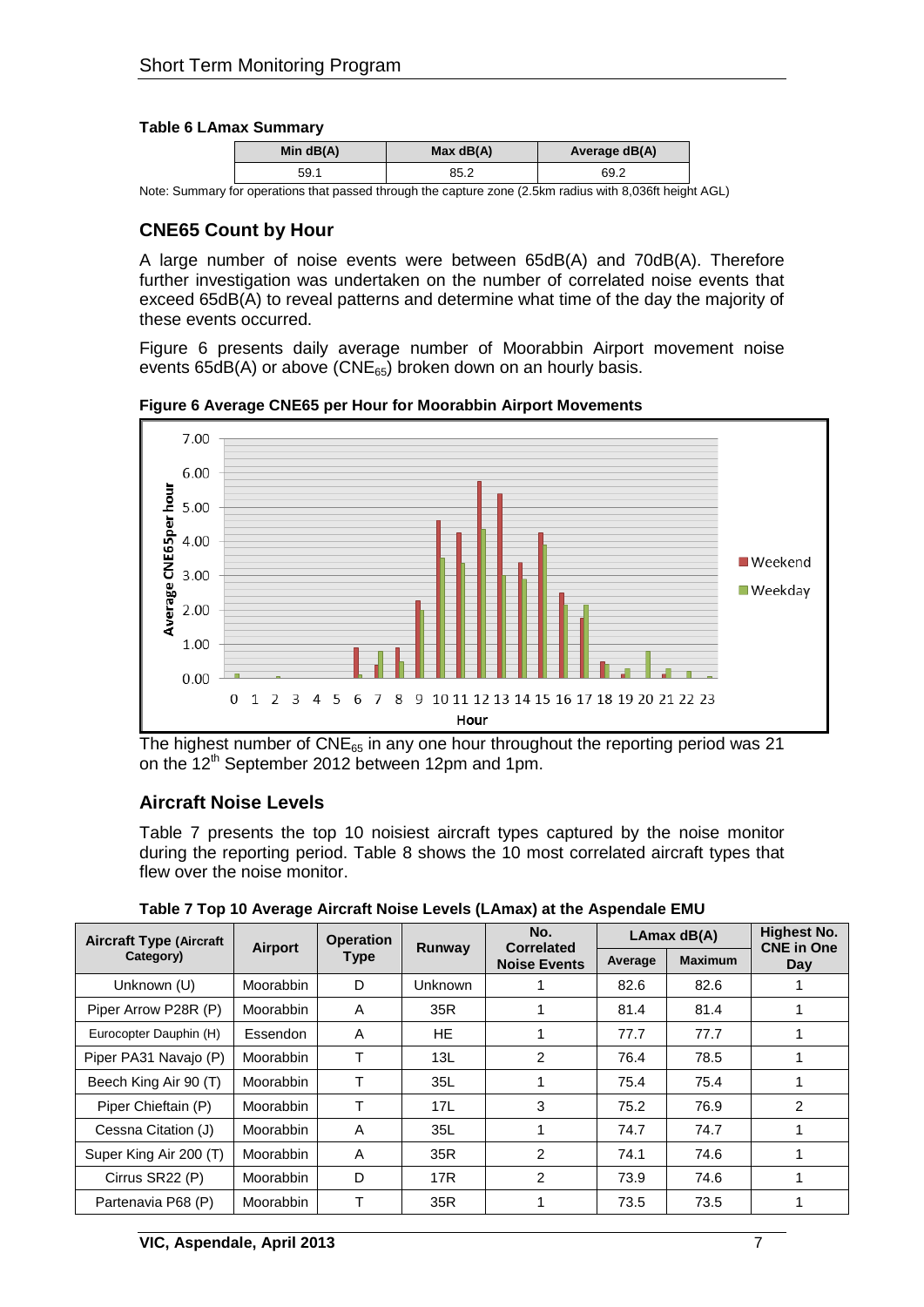| <b>Aircraft Type</b> | <b>Airport</b> | <b>Operation</b> |                | No.<br>Correlated   | LAmax dB(A) |                | <b>Highest No.</b><br><b>CNE in One</b> |
|----------------------|----------------|------------------|----------------|---------------------|-------------|----------------|-----------------------------------------|
| (Aircraft Category)  |                | Type             | Runway         | <b>Noise Events</b> | Average     | <b>Maximum</b> | Day                                     |
| Unknown (U)          | Moorabbin      | A                | 35L            | 140                 | 69.6        | 84.2           | 23                                      |
| Unknown (U)          | Moorabbin      | D                | <b>Unknown</b> | 119                 | 69.1        | 76.6           | 13                                      |
| Unknown (U)          | Moorabbin      | A                | <b>Unknown</b> | 90                  | 68.9        | 81.1           | 10                                      |
| Unknown (U)          | Moorabbin      | A                | 35R            | 82                  | 67.8        | 76.9           | 18                                      |
| Unknown (U)          | Moorabbin      | D                | <b>17R</b>     | 64                  | 68.7        | 77.4           | 13                                      |
| Unknown (H)          | Moorabbin      | A                | H              | 47                  | 69.2        | 80.6           | 11                                      |
| Unknown (U)          | Moorabbin      | T                | 35R            | 35                  | 68.6        | 85.2           | 8                                       |
| Unknown (U)          | Moorabbin      | A                | <b>17R</b>     | 32                  | 68.2        | 76.8           | 7                                       |
| Unknown (U)          | Unknown        | O                | <b>Unknown</b> | 29                  | 69.2        | 82.7           | 5                                       |
| Unknown (U)          | Moorabbin      | т                | 35L            | 28                  | 69.5        | 79.6           | 7                                       |

| Table 8 Top 10 Most Correlated Aircraft Types Over the Aspendale EMU |  |  |
|----------------------------------------------------------------------|--|--|
|                                                                      |  |  |

**Aircraft Category:** Jet (J), Turboprop (T), Propeller (P), Helicopter (H), Unknown (U)

## **Conclusions**

Following recommendations made in 'Review of the Melbourne Environmental Monitoring Units', Short Term Monitoring was conducted at locations surrounding Moorabbin Airport during the period of  $27<sup>th</sup>$  August to  $24<sup>th</sup>$  September 2012. Aspendale was selected as one of these locations following a review of the recorded Moorabbin Airport flight paths captured in the Noise and Flight Path Monitoring System (NFPMS). Aspendale is within close proximity to the inbound point, Carrum.

Throughout the reporting period the highest number of correlated aircraft noise events exceeding  $65dB(A)$  in one day was 62. On September  $12<sup>th</sup>$ , 21 events exceeding 65dB(A) from Moorabbin Airport movements occurred during 12pm and 1pm, this was the greatest number in one hour during the period. Residents in the area of Aspendale were exposed to noise events exceeding 80dB(A) during the hours of day and night. There were 7 correlated noise events above 65dB(A) that occurred during the hours of night. The average LAmax during the reporting period was 69.2dB(A), with a max level of 85.2dB(A) and minimum level of 59.1dB(A) recorded.

Noise events from Moorabbin Airport movements above 65dB(A) were most common in the weekday hours of 10:00am to 4:00pm and on weekends in the periods of 10:00am to 2:00pm.

A review of Tables 7 and 8 indicates the most frequent and loudest aircraft types to pass over Aspendale are General Aviation aircraft operating to and from Moorabbin Airport. There are a high number of non-flight planned operations that depart or arrive at Moorabbin, for this reason the most frequent correlated aircraft types were dominated by Unknown movements.

The correlation summary is low for this monitor. This low result is due to a combination of the background level at Aspendale being quite high during the hours of day and the quieter nature of General Aviation aircraft operations. Whilst the noise created by these operations maybe noticeable to the human ear, they do not meet the correlation parameters for the monitor.

Due to the distinctive flight patterns and distance from Moorabbin Airport, the recorded results are not expected to significantly change due to seasonal variation over a twelve month period.